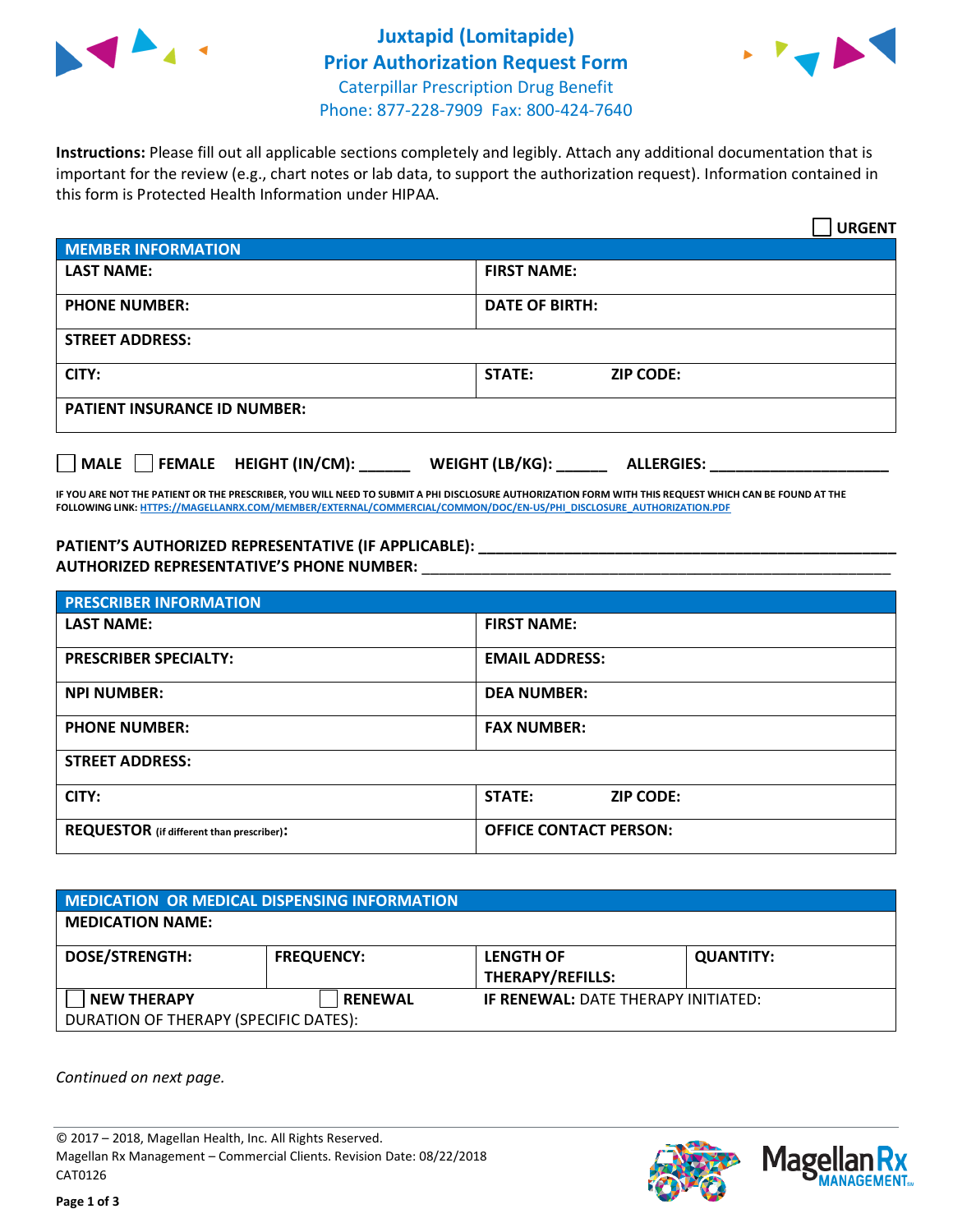



| <b>MEMBER'S LAST NAME:</b>                                                                                              | <b>MEMBER'S FIRST NAME:</b>                                                                                           |                                           |  |  |
|-------------------------------------------------------------------------------------------------------------------------|-----------------------------------------------------------------------------------------------------------------------|-------------------------------------------|--|--|
|                                                                                                                         | 1. HAS THE PATIENT TRIED ANY OTHER MEDICATIONS FOR THIS CONDITION?                                                    | <b>NO</b><br>YES (if yes, complete below) |  |  |
| <b>MEDICATION/THERAPY (SPECIFY</b>                                                                                      | <b>DURATION OF THERAPY (SPECIFY</b>                                                                                   | <b>RESPONSE/REASON FOR</b>                |  |  |
| DRUG NAME AND DOSAGE):                                                                                                  | DATES):                                                                                                               | <b>FAILURE/ALLERGY:</b>                   |  |  |
|                                                                                                                         |                                                                                                                       |                                           |  |  |
|                                                                                                                         |                                                                                                                       |                                           |  |  |
|                                                                                                                         |                                                                                                                       |                                           |  |  |
| <b>2. LIST DIAGNOSES:</b>                                                                                               |                                                                                                                       | <b>ICD-10:</b>                            |  |  |
| □ Homozygous familial hypercholesterolemia                                                                              |                                                                                                                       |                                           |  |  |
| □ Other Diagnosis__________________ICD-10 Code(s):______________                                                        |                                                                                                                       |                                           |  |  |
|                                                                                                                         |                                                                                                                       |                                           |  |  |
|                                                                                                                         | 3. REQUIRED CLINICAL INFORMATION: PLEASE PROVIDE ALL RELEVANT CLINICAL INFORMATION TO SUPPORT A                       |                                           |  |  |
| PRIOR AUTHORIZATION.                                                                                                    |                                                                                                                       |                                           |  |  |
| <b>Clinical Information:</b>                                                                                            |                                                                                                                       |                                           |  |  |
|                                                                                                                         | Does the patient have a diagnosis of homozygous familial hypercholesterolemia (HoFH)?* $\Box$ Yes $\Box$ No           |                                           |  |  |
|                                                                                                                         | *Please submit copies of initial history and physical OR initial consultation, including (a) clinical course (and, if |                                           |  |  |
|                                                                                                                         | applicable, documentation of cardiovascular disease before age 20 while patient was untreated) and (b) family         |                                           |  |  |
| history specifically relating to lipid disorders and cardiovascular events.                                             |                                                                                                                       |                                           |  |  |
|                                                                                                                         |                                                                                                                       |                                           |  |  |
|                                                                                                                         | Has the patient undergone genetic testing to confirm tw o mutant alleles at the LDLR, APOB, PCSK9, or LDLRAP1         |                                           |  |  |
| gene locus?* $\Box$ Yes $\Box$ No *Please provide documentation.                                                        |                                                                                                                       |                                           |  |  |
|                                                                                                                         |                                                                                                                       |                                           |  |  |
| Has the patient undergone cellular testing to demonstrate reduced LDL receptor activity in fibroblasts/lymphocytes      |                                                                                                                       |                                           |  |  |
|                                                                                                                         | equaling 20% or less of the normal activity? $* \Box$ Yes $\Box$ No *Please provide documentation.                    |                                           |  |  |
|                                                                                                                         |                                                                                                                       |                                           |  |  |
|                                                                                                                         | Does the patient have an untreated LDL-C level of > 400mg/dL?* $\Box$ Yes $\Box$ No                                   |                                           |  |  |
| *Please provide documentation.                                                                                          |                                                                                                                       |                                           |  |  |
|                                                                                                                         |                                                                                                                       |                                           |  |  |
|                                                                                                                         |                                                                                                                       |                                           |  |  |
| Do both of the patient's parents have an elevated (> 250mg/dL) total cholesterol or LDL-C before lipid-low ering        |                                                                                                                       |                                           |  |  |
| therapy consistent with heterozygous familial hypercholesterolemia? $\Box$ Yes $\Box$ No                                |                                                                                                                       |                                           |  |  |
|                                                                                                                         |                                                                                                                       |                                           |  |  |
| Do both of the patient's parents have a history of early vascular disease (men < 55 years of age, w omen < 60 years     |                                                                                                                       |                                           |  |  |
| of age? $\square$ Yes $\square$ No                                                                                      |                                                                                                                       |                                           |  |  |
|                                                                                                                         |                                                                                                                       |                                           |  |  |
| Did the patient have cutaneous or tender xanthoma(s) before the age of 10?* $\Box$ Yes $\Box$ No                        |                                                                                                                       |                                           |  |  |
| *Please provide documentation.                                                                                          |                                                                                                                       |                                           |  |  |
|                                                                                                                         |                                                                                                                       |                                           |  |  |
| Has the patient had a trial and failure of combined therapy using LDL apheresis, high dose statins and cholesterol      |                                                                                                                       |                                           |  |  |
| absorption inhibitors? $\square$ Yes $\square$ No *Please provide documentation.                                        |                                                                                                                       |                                           |  |  |
|                                                                                                                         |                                                                                                                       |                                           |  |  |
| Does the patient have a serum creatinine level from the past 12 months equaling 2.5mg/dL or less?* $\Box$ Yes $\Box$ No |                                                                                                                       |                                           |  |  |
| *Please provide documentation.                                                                                          |                                                                                                                       |                                           |  |  |
|                                                                                                                         |                                                                                                                       |                                           |  |  |
| Does the patient have a serum aminotransferase level from the past 12 months equaling less than three times the         |                                                                                                                       |                                           |  |  |
| upper limit of normal?* □ Yes □ No                                                                                      |                                                                                                                       |                                           |  |  |
|                                                                                                                         |                                                                                                                       |                                           |  |  |